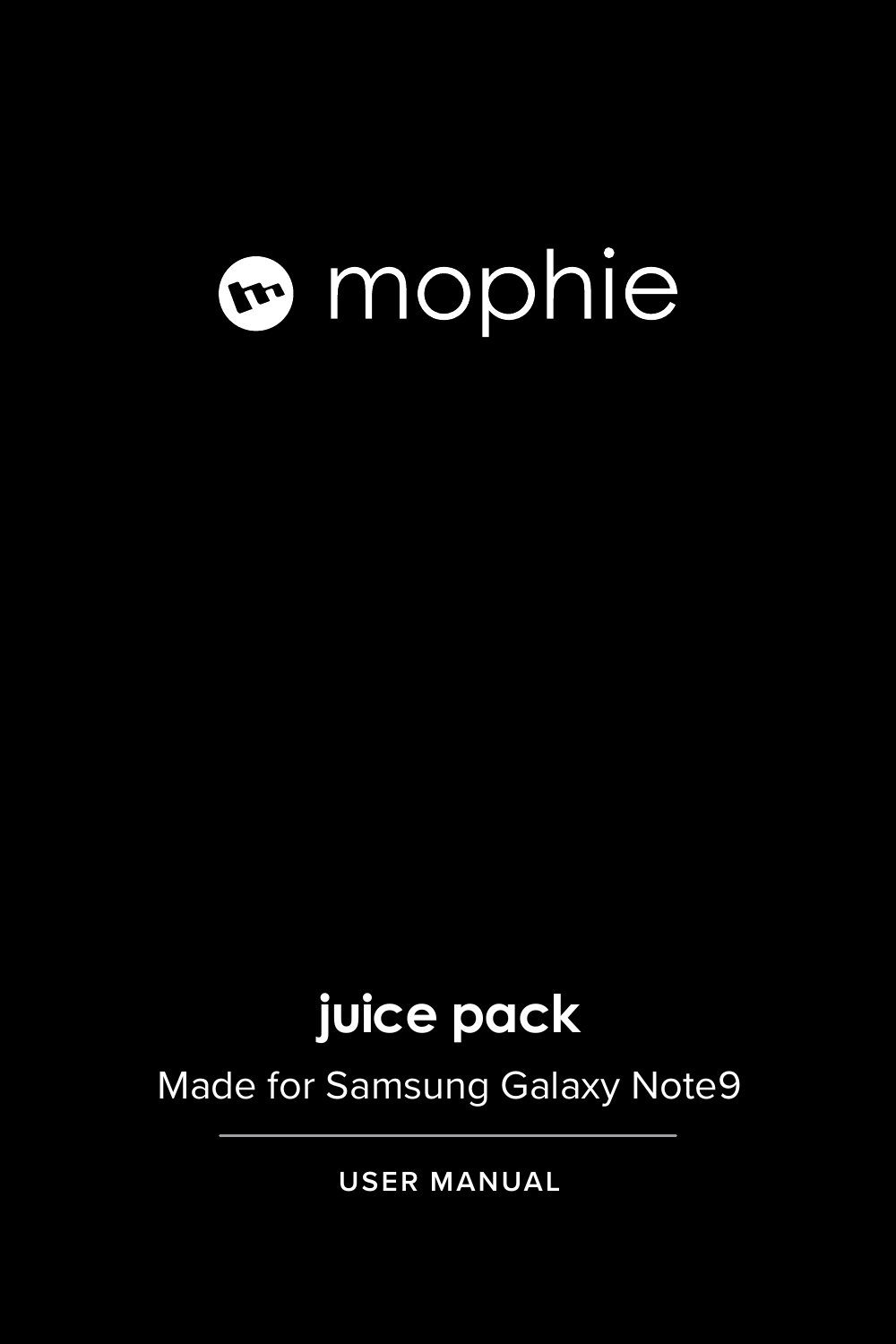#### EN

#### **Welcome**

Thank you for purchasing the mophie® juice pack® battery case made for Samsung Galaxy Note9. Your juice pack case gives your phone high-impact protection and enough power to go all day without your needing to find a power outlet. With wireless charging, recharging your juice pack case and phone couldn't be any quicker or easier — simply place the juice pack case on just about any wireless charging base to immediately begin recharging your Galaxy Note9 and case together.

#### **Package contains**

- **•** mophie juice pack battery case made for Samsung Galaxy Note9.
- **•** Quick-start guide

#### **Features**

Here are just some of the reasons why your juice pack case is so great:

- **•** Wireless charging—you can simply place the juice pack case on a wireless charging base to immediately begin recharging the phone and case together.
- **•** (Take a breath) Ergonomic, form-fitting, fully protective impact-resistant case-and-batteryin-one made for Galaxy Note9.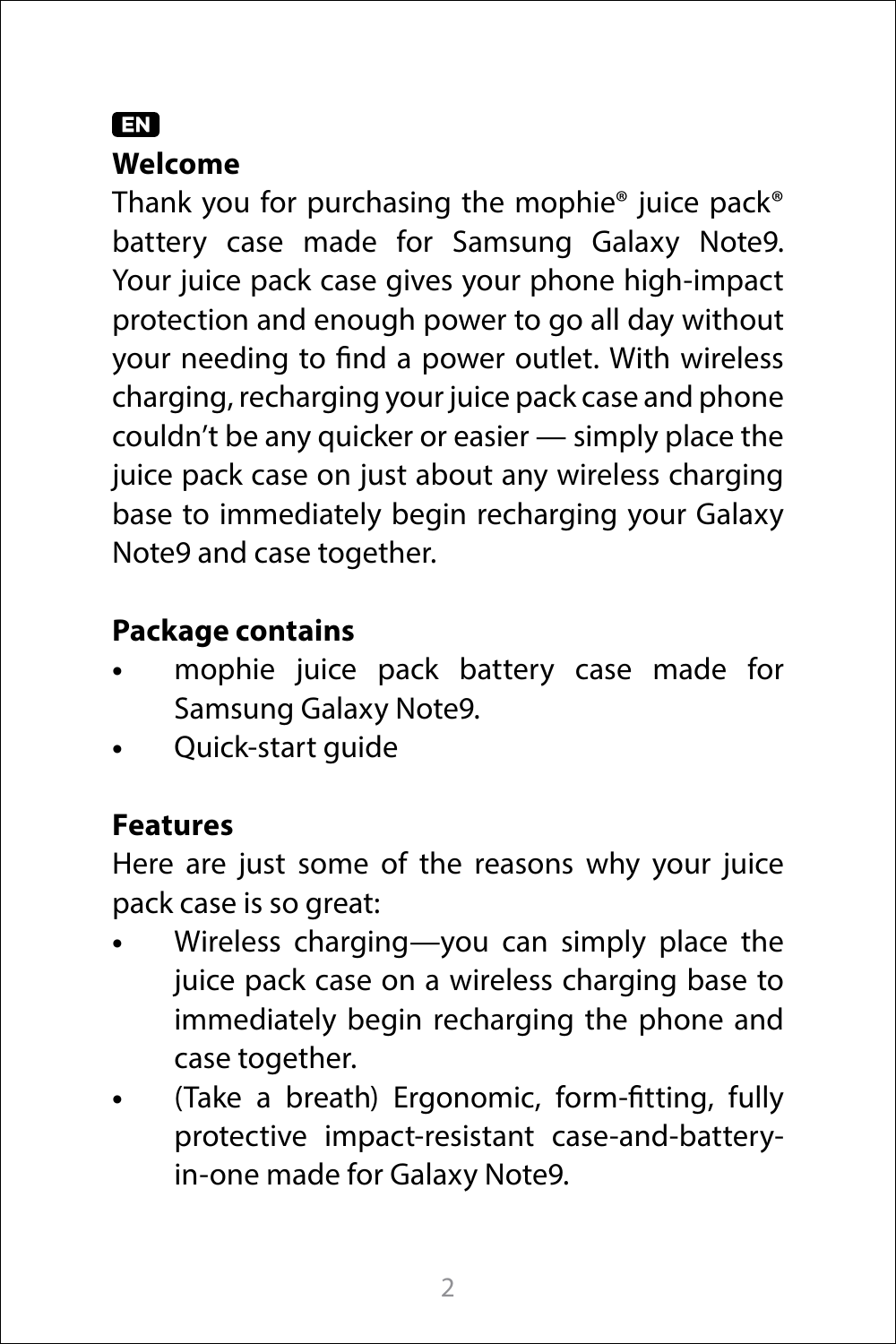- **•** The juice pack case's USB-C input connector uses your Galaxy Note9's USB-C cable to recharge the juice pack battery—you only need to remember one cable.
- **•** High-impact protection: Built to protect your phone against drops and hard falls.
- **•** A 3-second press of the status button lets you charge your phone whenever it needs it. However, even in standby mode your phone still has high-impact protection.
- **•** Priority+ charging provides power to your phone first before the juice pack case starts to recharge.
- **•** Track battery power at a glance with the integrated four-light LED status indicator. You can keep tabs on charging status and current battery life. Know before you go!
- **•** Built in short-circuit, over-charge, and temperature protection, so you can charge with confidence. Safety first!

#### **Compatibility**

- **•** The mophie juice pack battery case made for the Samsung Galaxy Note9 smartphone. Please do not attempt to use them with any other device.
- **•** The mophie juice pack battery case will charge wirelessly from any mophie wireless charging base (not included) or from any Qi-compatible wireless charger, and are also compatible with other wireless charging technologies, such as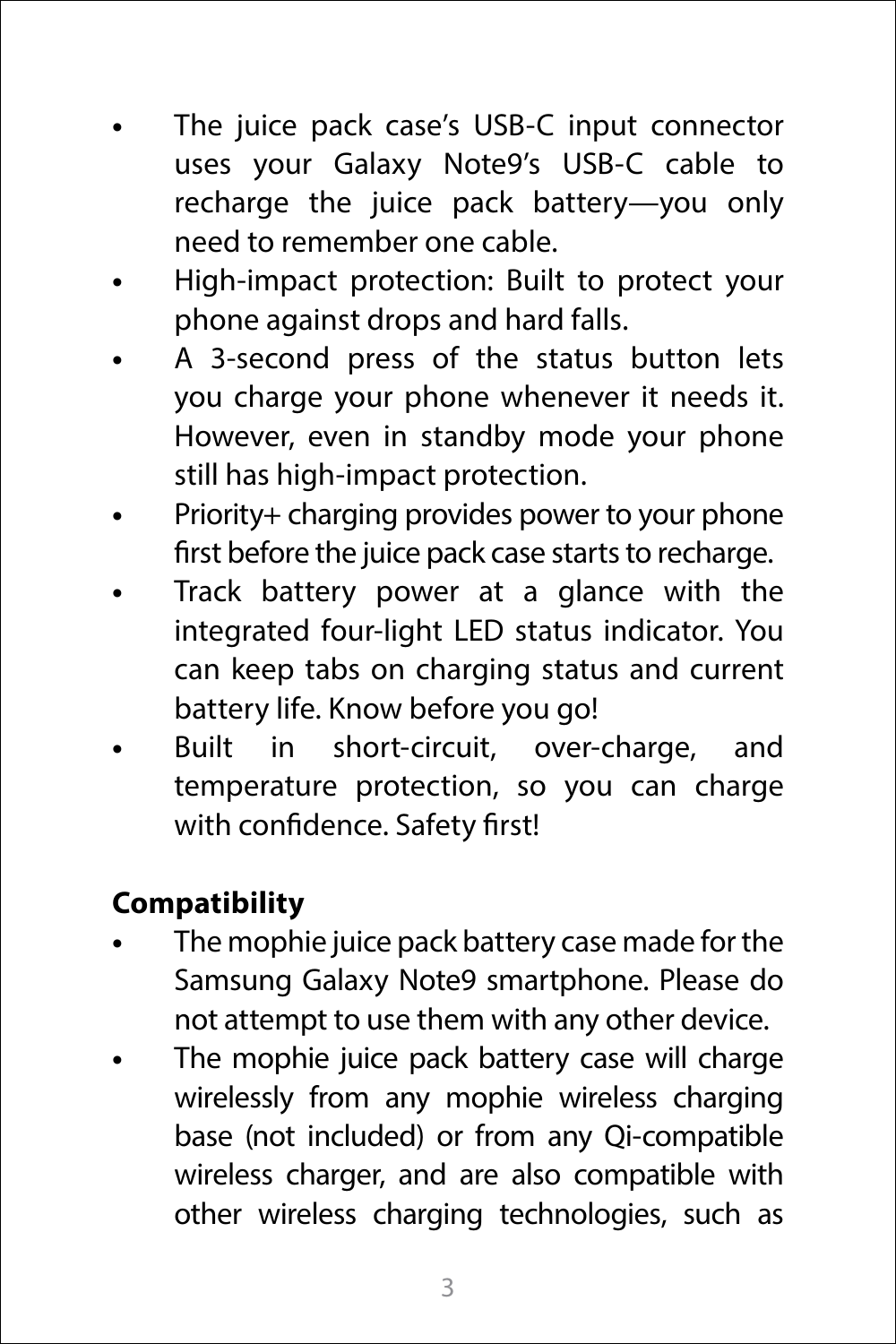those used at coffee houses, on airline flights, in furniture products with wireless charging, and in consumer vehicles that support wireless charging.

#### **Installing your juice pack case**

- 1. While pulling the top of the case slightly backwards, side the bottom of your phone all the way down into the case until the case's USB-C connector is inserted into the phone's USB-C port.
- 2. Push the top of the case over the top of the phone.

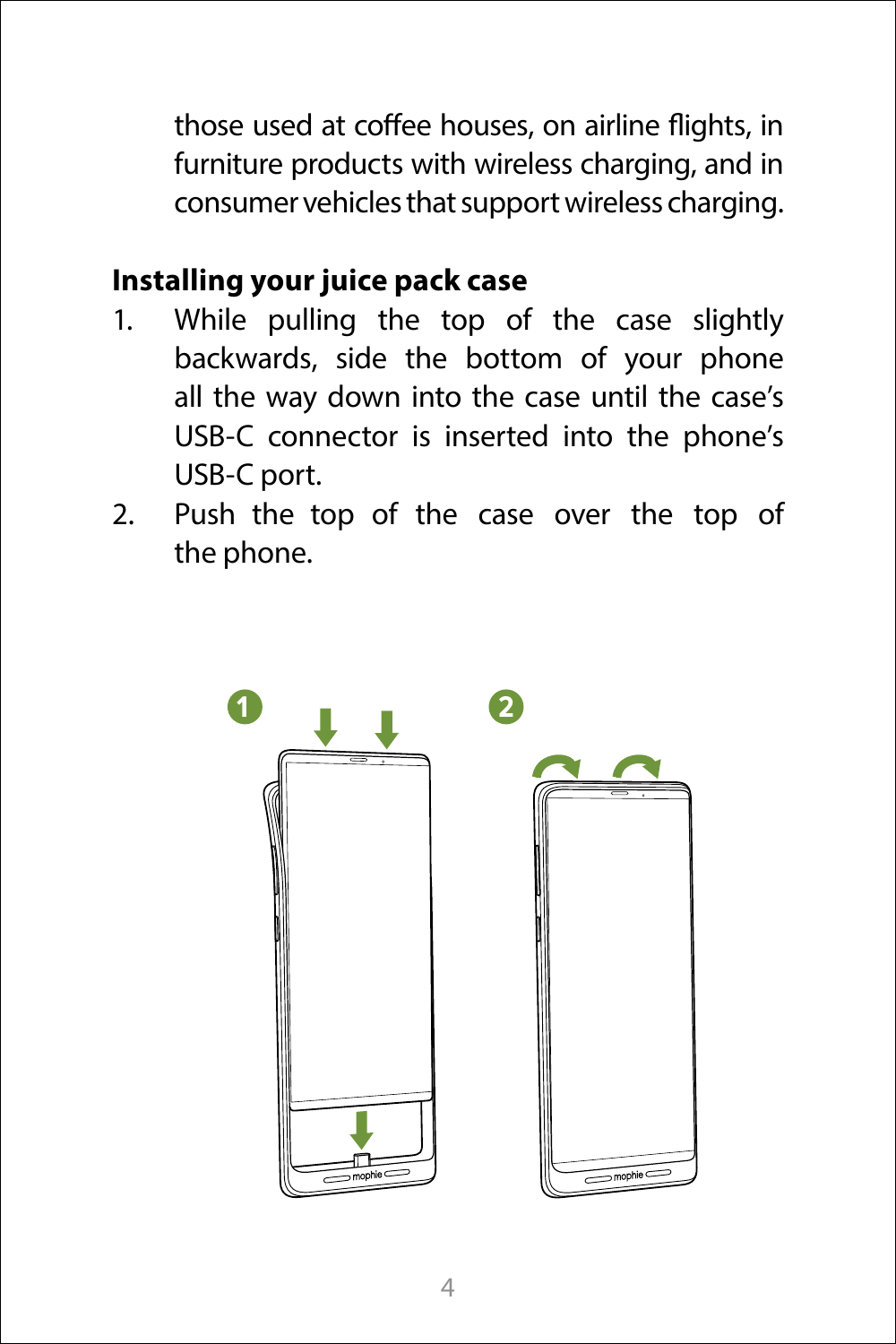#### **Charging your phone using your juice pack case**

IMPORTANT: Before using your juice pack case for the first time, fully charge it (so that pressing the charge status button lights all 4 LEDs).

To begin charging your phone, press the status button for 3 seconds. To stop charging your phone, press the status button again for 3 seconds.

If you want to stop charging your phone and save some battery for later, just press the status button again for 3 seconds. The status LEDs will flash in sequence towards the status button 3 times, indicating that the juice pack battery has stopped charging the phone.

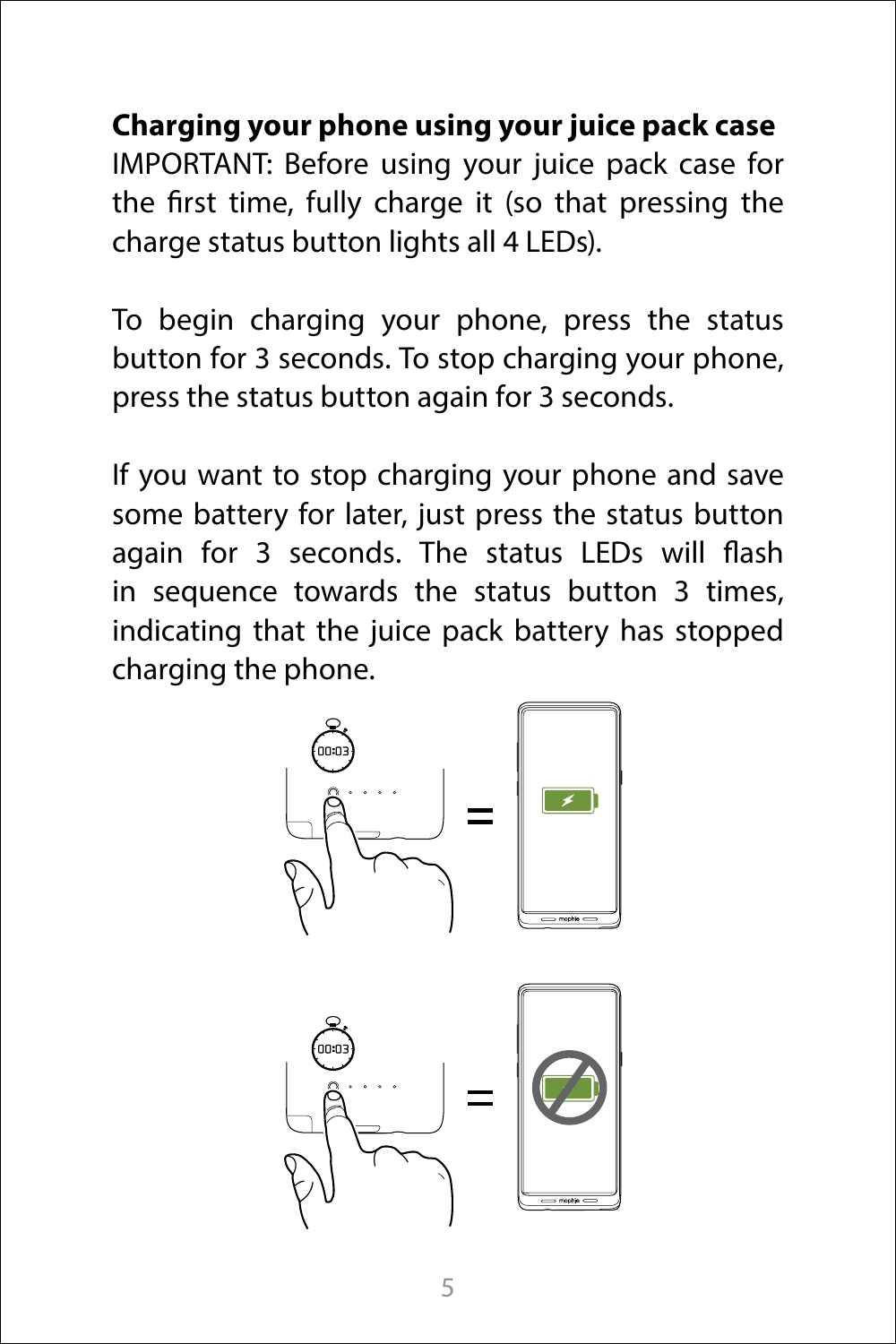#### **Charging your juice pack case (wireless)**

Your juice pack case will charge wirelessly from any mophie wireless charging base (not included) and from all Qi-compatible wireless charging bases. It is also compatible with other wireless charging technologies, such as those used at coffee houses, on airline flights, in furniture products with wireless charging, and in consumer vehicles that support wireless charging.

- 1. If you're using a mophie wireless charging base (not included), connect its AC wall adapter to the charging base and to a wall outlet.
- 2. Place the juice pack case on the wireless charging base or other charger with the case centered on the charger.
- 3. Charging will begin on contact. Priority+ pass-through charging provides power to the installed phone first, before the juice pack battery starts to recharge.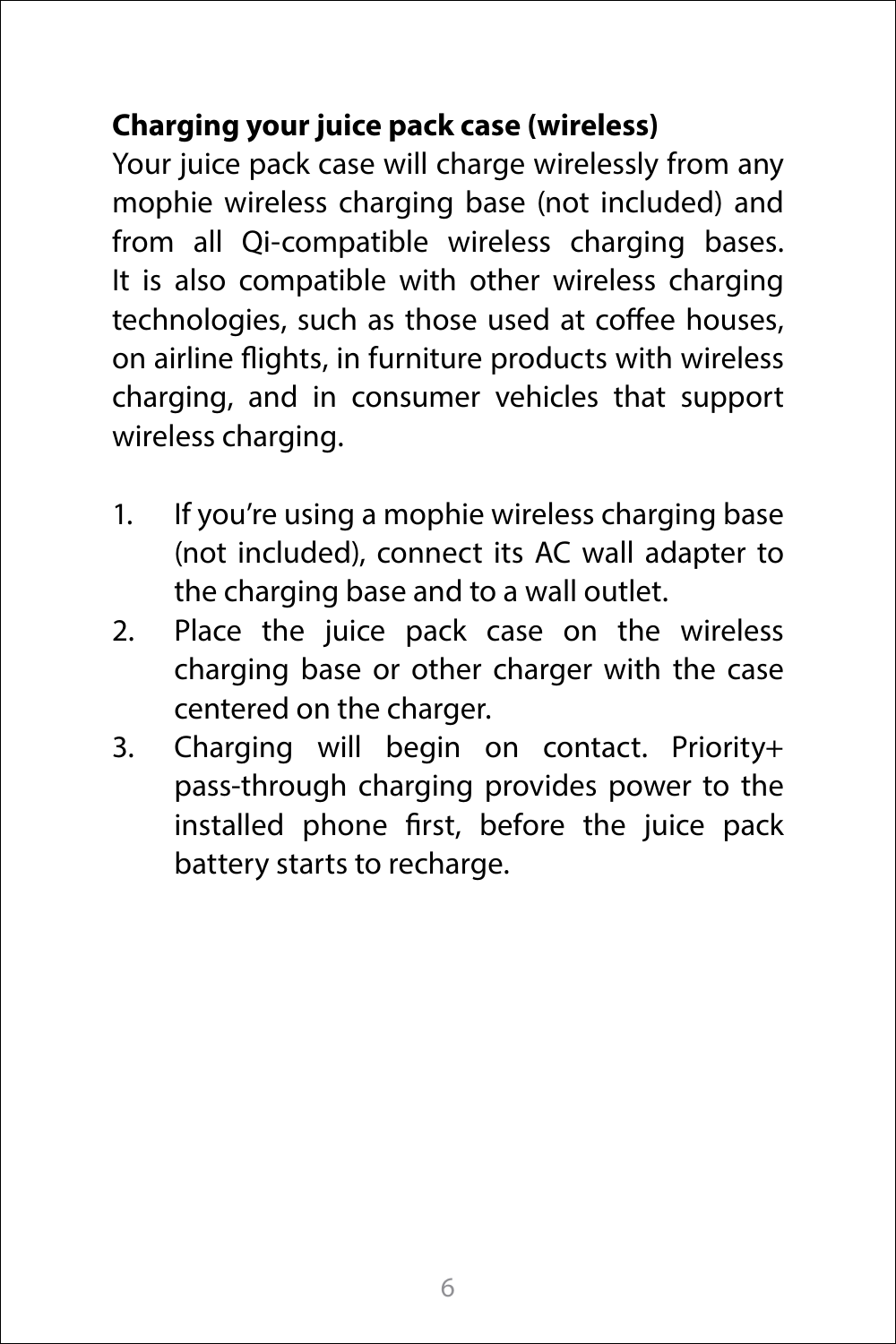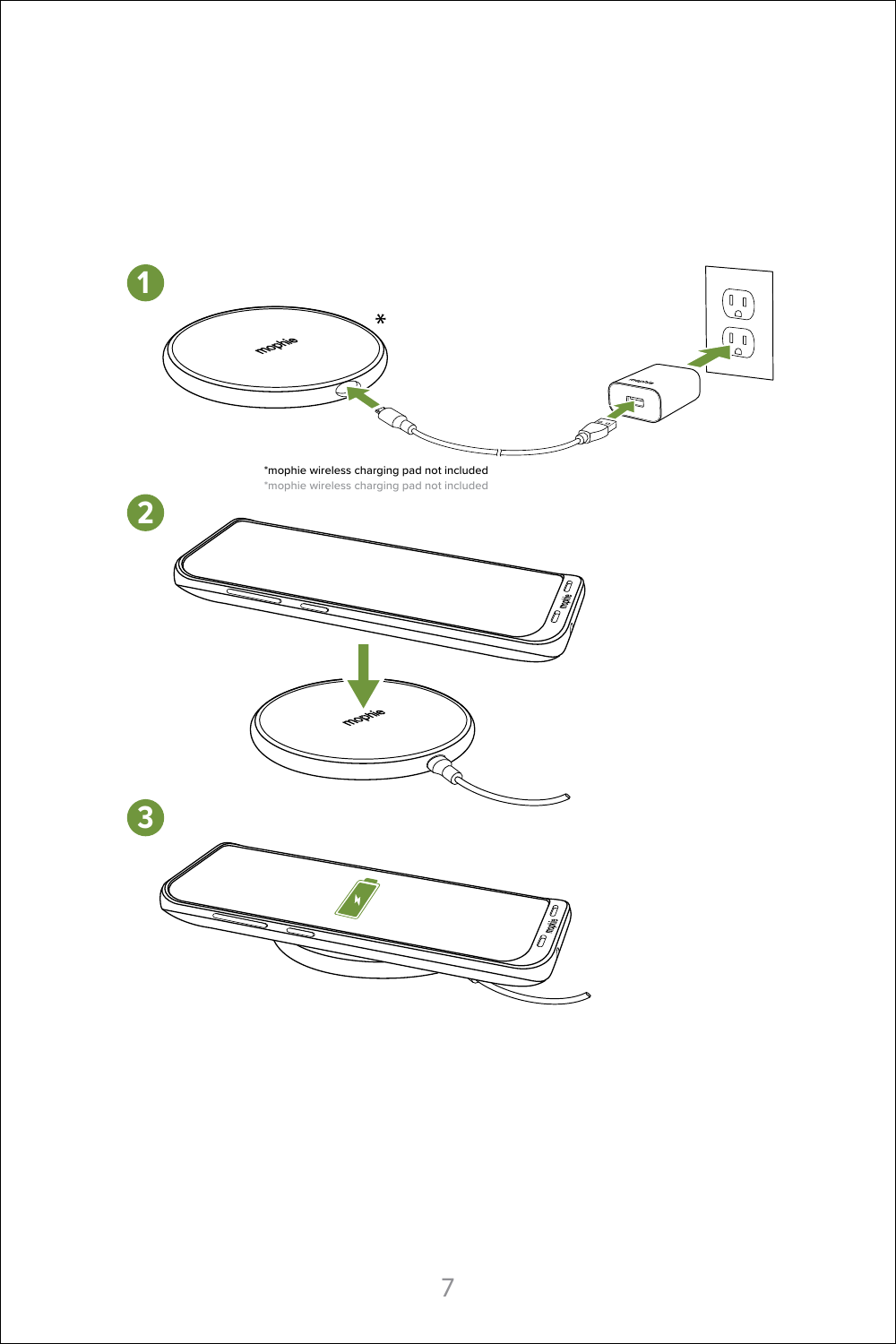#### **Charging your juice pack case (wired)**

Use the USB-C cable supplied with your phone to charge your juice pack case by connecting it to the wall adapter included with your phone, to a computer, or to a car charger. Priority+ pass-through charging provides power to the installed phone first, before the juice pack battery starts to recharge.

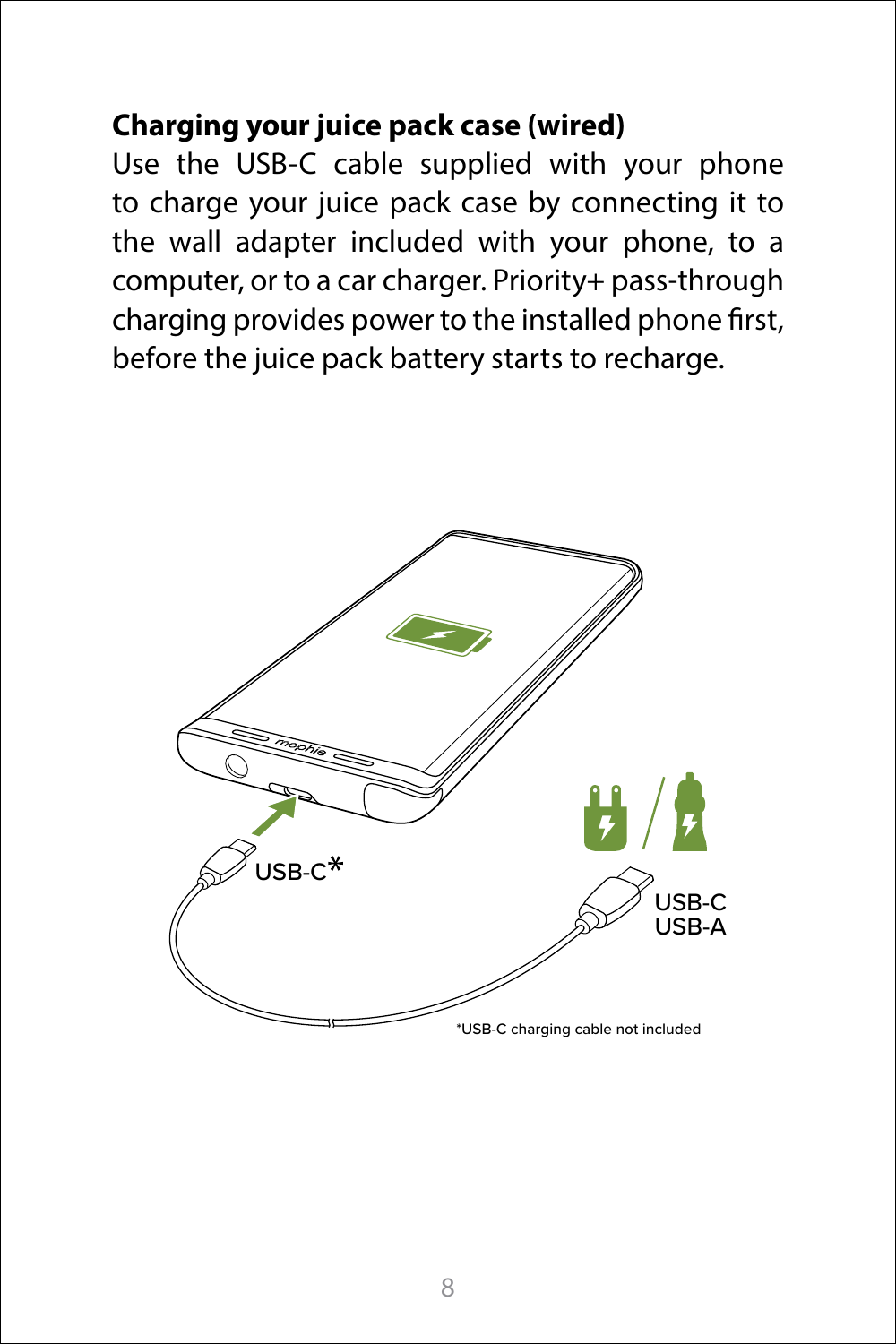#### **Accessing the Note9 S Pen**

To access the Note9 S Pen, open the door on the corner of the juice pack case, press the end of the S Pen to release it and slide the S Pen out.

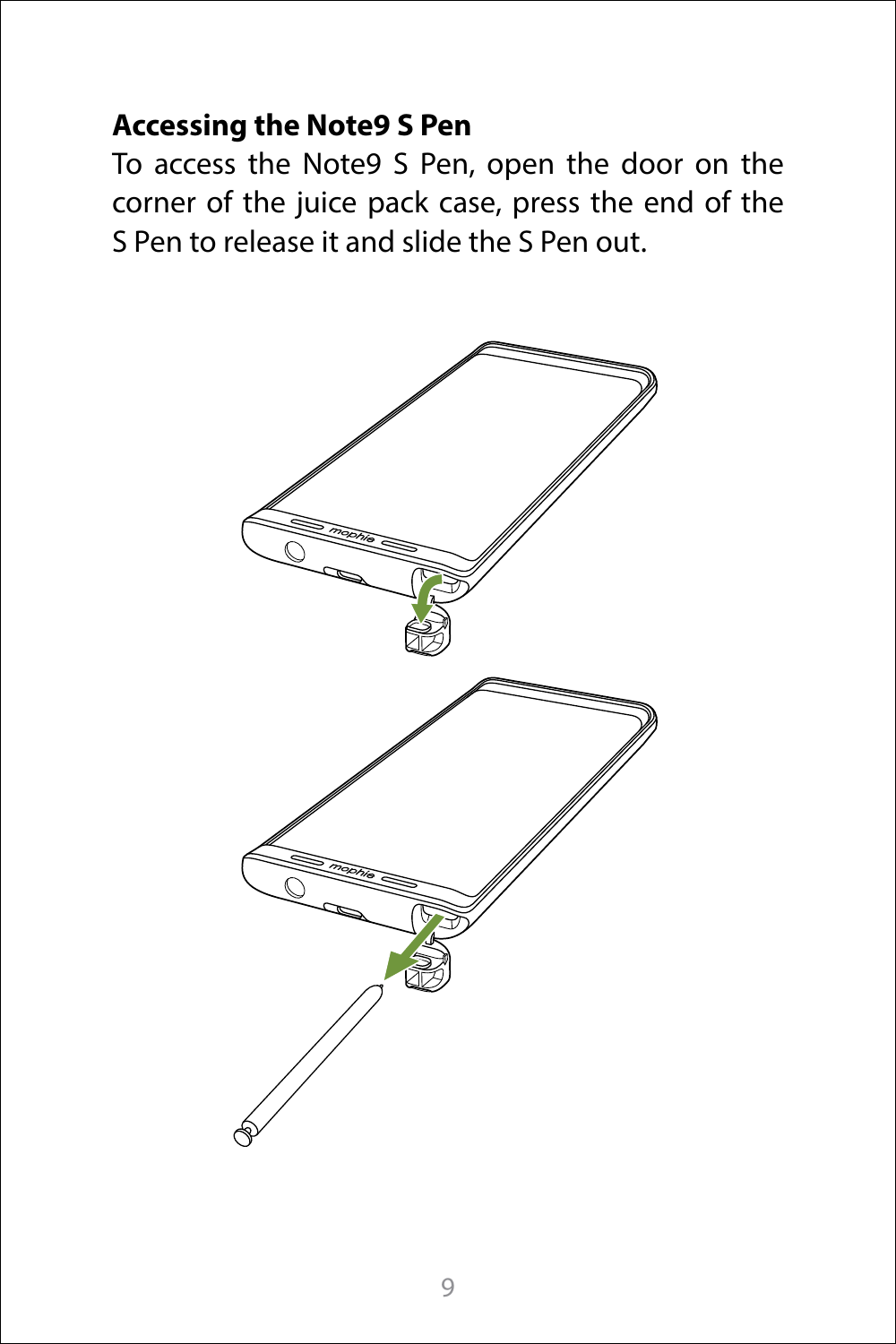**Checking your juice pack battery's charge status** Momentarily press the status button on your juice pack case and the status LEDs will indicate its charge level. Four LEDs means that the case is fully charged, while one LED means that it's almost empty. Know before you go!

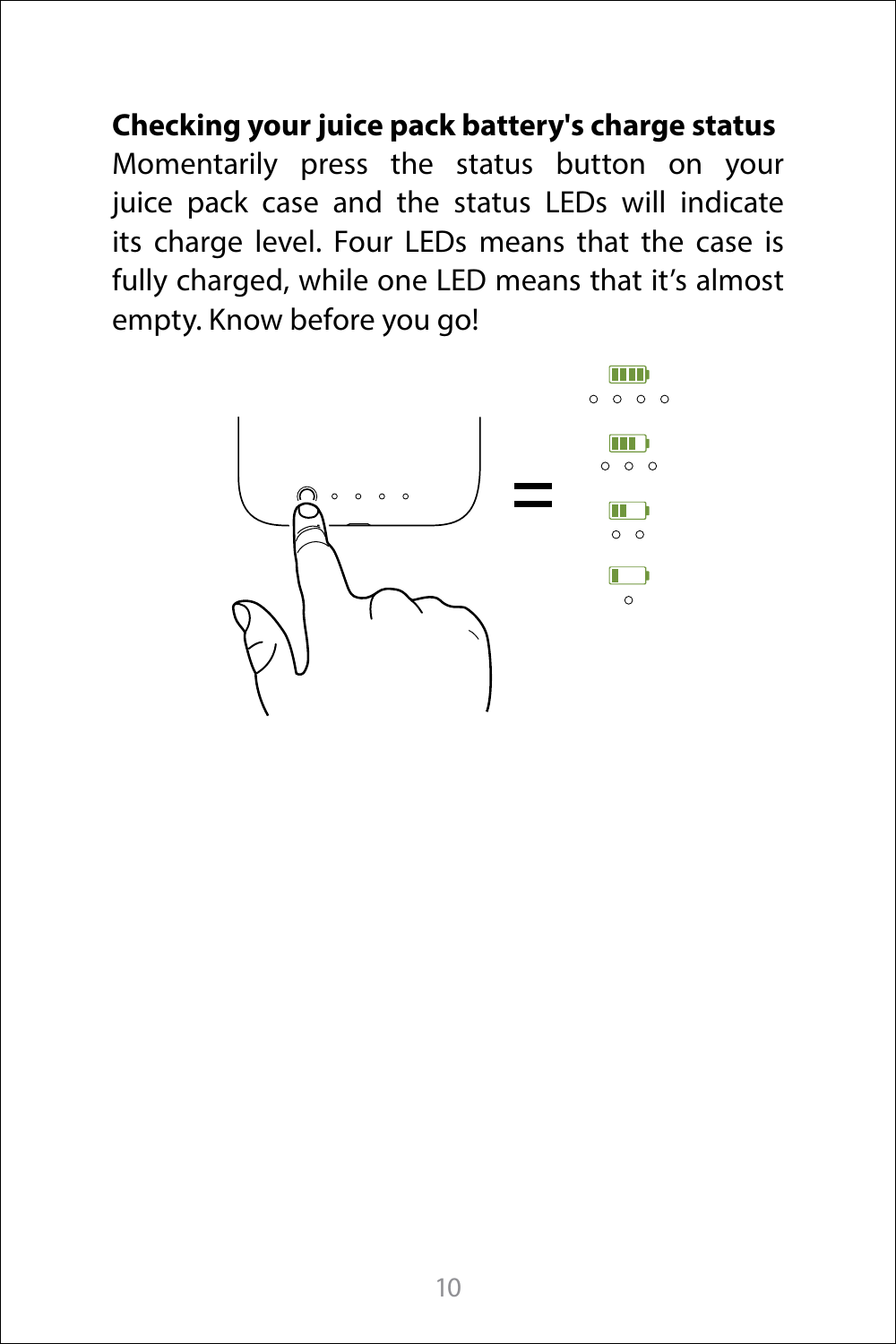#### **Removing your phone from the juice pack case**

- 1. Push the top of the case slightly backwards to expose the top of the phone.
- 2. Use your thumb to push up on the bottom of the phone while pulling it up and out of the juice pack case from the top.

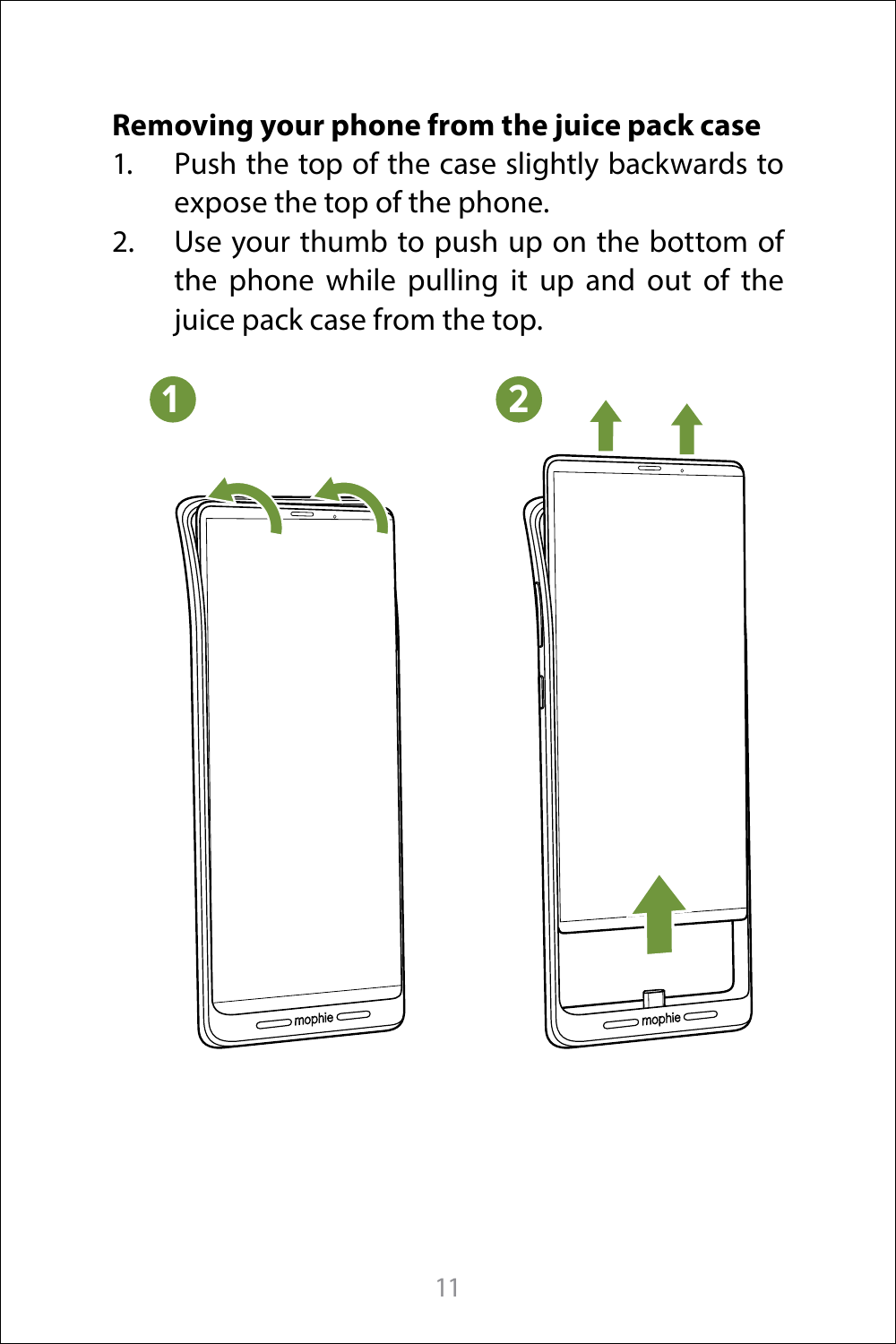#### **Taking care of your juice pack battery case**

- **•** Keep your juice pack case dry and away from moisture and corrosive materials.
- **•** Do not clean your juice pack case with harsh chemicals, soaps or detergents. Just wipe it with a soft, water-dampened cloth.
- **•** Make sure the case's USB-C port does not become contaminated with lint or other debris. Use a canned-air type of product periodically to ensure that the port opening is clear.
- **•** Recharge your juice pack case once every three months when not in use. If you plan on putting it away, charge it for one hour first.

#### **Warranty**

At mophie, we are dedicated to making the best quality products. To back this up, this product is warranted for 2 years. This warranty does not affect any statutory rights that you may be entitled to. Keep a copy of your purchase receipt as proof of purchase. Be sure to register your product at mophie.com. For full details regarding warranty terms and exclusions, please visit: [mophie.com/warranty](http://mophie.com/warranty).

#### **Exclusions & limitations**

Except for the limited warranty expressly set forth or to the extent restricted or prohibited by applicable law, mophie expressly disclaims any and all other warranties express or implied, including any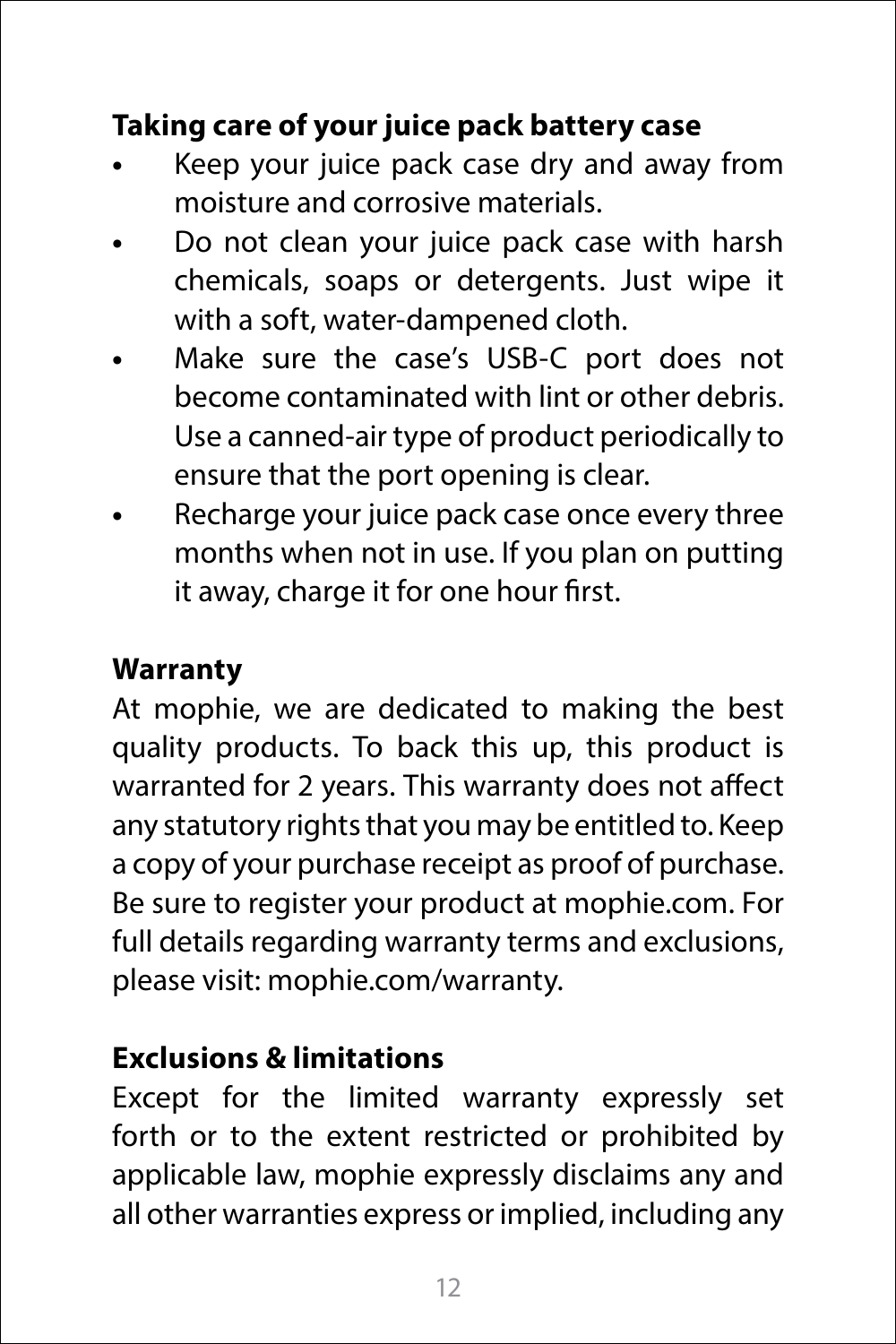warranty of quality, merchantability, or fitness for a particular purpose, and you specifically agree that mophie shall not be liable for any special, incidental, indirect, punitive, or consequential damages of any type on any mophie product. In addition to and without limiting the generality of the foregoing disclaimers, the limited warranty does not, under any circumstances, cover the replacement or cost of any electronic device or personal property inside or outside of the mophie product.

You may have additional warranty rights depending on your country, state or province. Further, some countries, states and provinces do not allow the exclusion or limitation of incidental or consequential damages or exclusions or limitations on the duration of implied warranties, so the above may not apply to you. If any provision of the warranty is found unlawful, void or unenforceable, that provision shall be deemed severable and shall not affect any remaining provision.

#### **Customer service**

Telephone: 1-888-8mophie (1-888-866-7443) International: +1 (269) 743-1340 Web: www.mophie.com/cs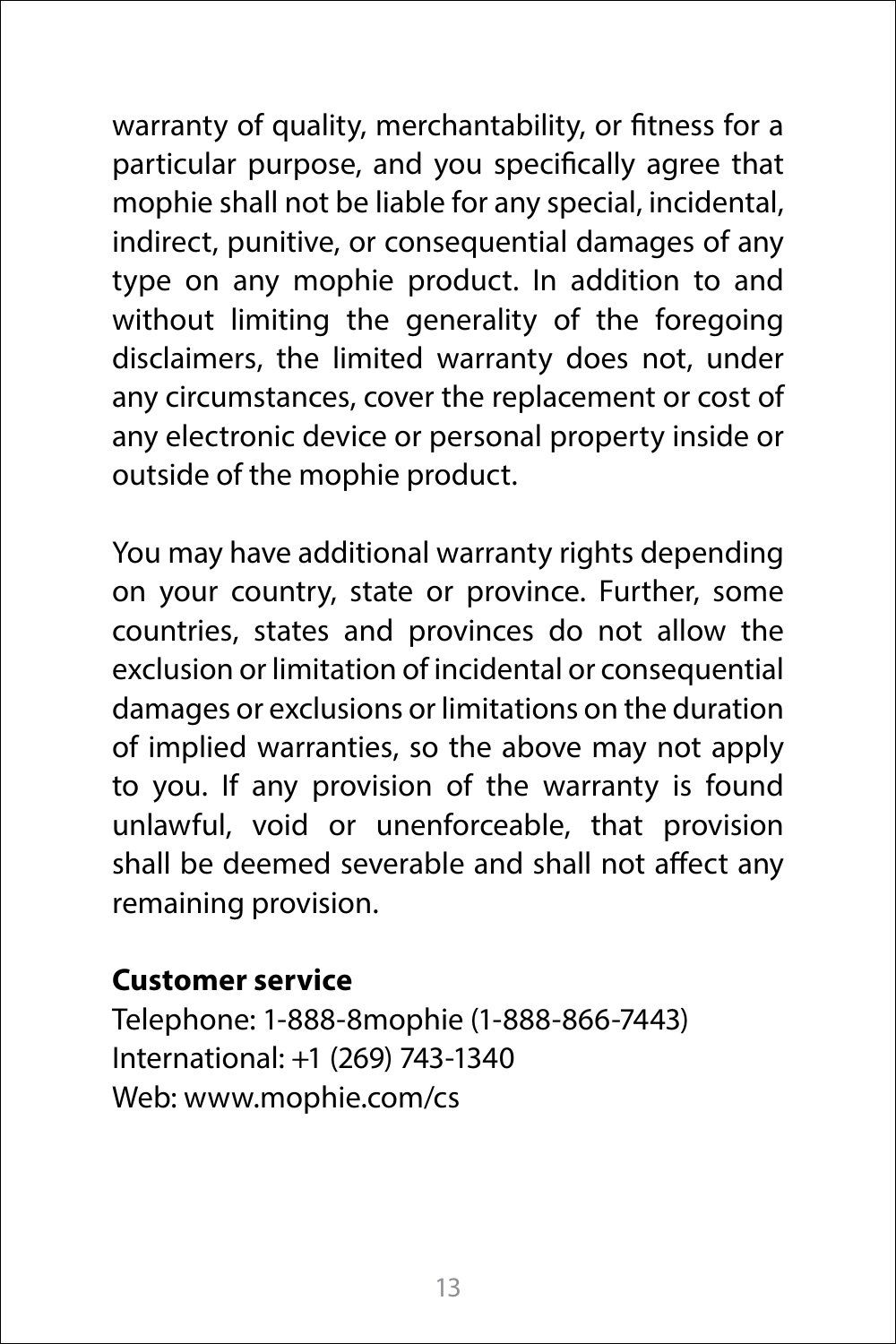#### **IMPORTANT SAFETY INFORMATION**

#### **Warning**

Read all instructions and warnings prior to using this product. Improper use of this product may result in product damage, excess heat, toxic fumes, fire or explosion, for which damages you ("Purchaser"), and not mophie llc ("Manufacturer") are responsible.

- **•** Before using your juice pack case for the first time, fully charge it (so that pressing the charge status button lights all 4 LEDs).
- **•** Do not store device in high-temperature environment, including heat caused by intense sunlight or other forms of heat. Do not place device in fire or other excessively hot environments. Exposure to fire or temperature above 212°F (100°C) may cause explosion.
- **•** Be cautious of drops, bumps, abrasions, or other impacts to this device. If there is any damage to the device such as dents, punctures, tears, deformities, or corrosion due to any cause, discontinue use. Contact Manufacturer or dispose of it in an appropriate manner at your local battery-recycling center.
- **•** Do not expose the battery case to rain or snow.
- **•** Do not use the battery case in excess of its output rating. Overloading outputs above rating may result in a risk of fire or injury to persons.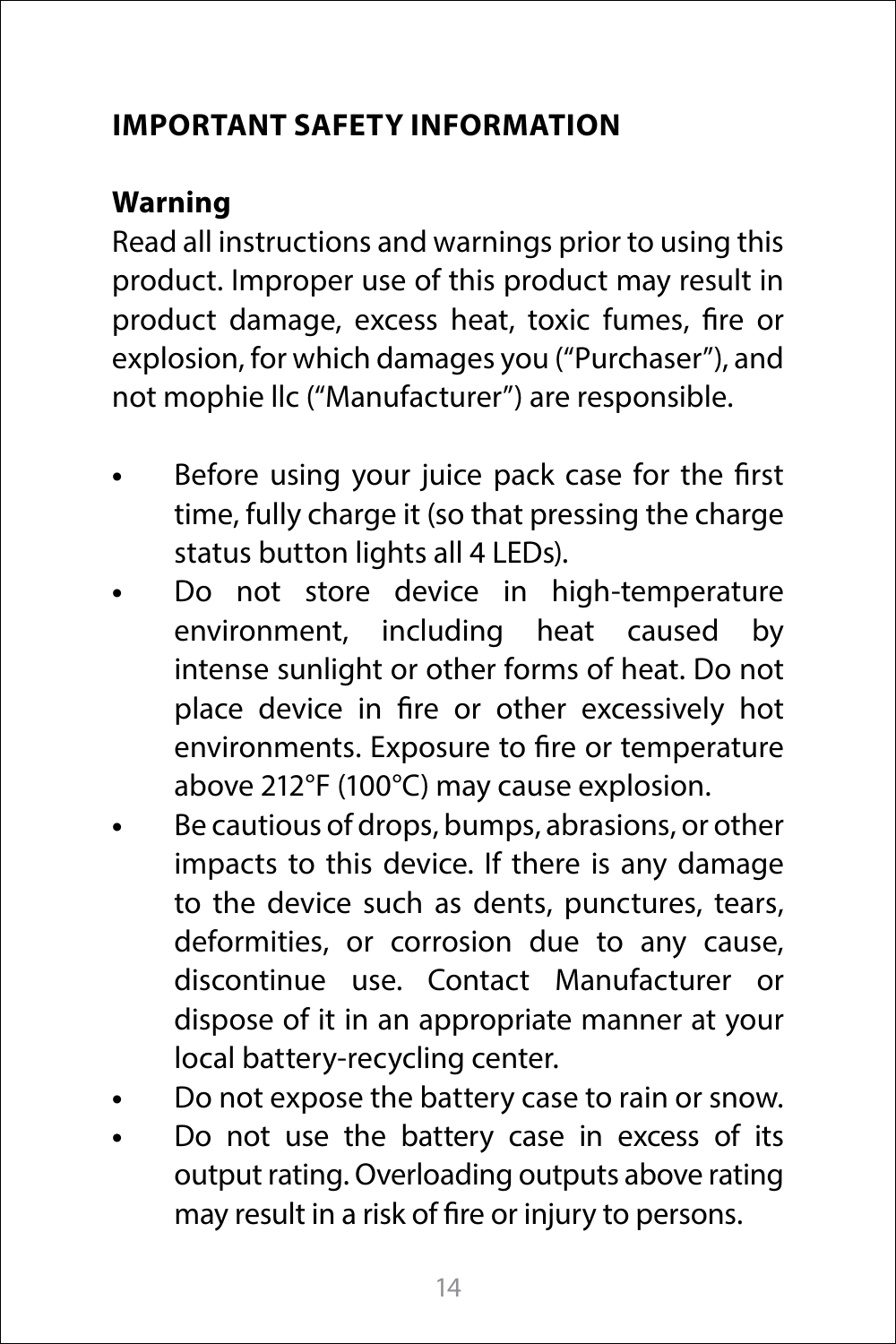- **•** Do not disassemble this device or attempt to re-purpose or modify it in any manner.
- **•** Do not attempt to replace any part of this device.
- **•** For questions or instructions for the various ways to charge this device refer to the Charging your juice pack case sections of this manual.
- **•** Use of a power supply or charger not recommended by mophie may result in a risk of fire or injury to persons.
- **•** If this device is accessible to or may be used by a minor, purchasing adult agrees to be solely responsible for providing supervision, instruction, and warnings. Purchaser agrees to defend, indemnify, and hold Manufacturer harmless for any claims or damages arising from unintended use or misuse by a minor.
- **•** All products have gone through a thorough quality assurance inspection. If you find that your device is excessively hot, is emitting odor, is deformed, abraded, cut or is experiencing or demonstrating an abnormal phenomenon, immediately stop all product use and contact Manufacturer.
- **•** Before storing your battery for an extended period of time, charge it for one hour.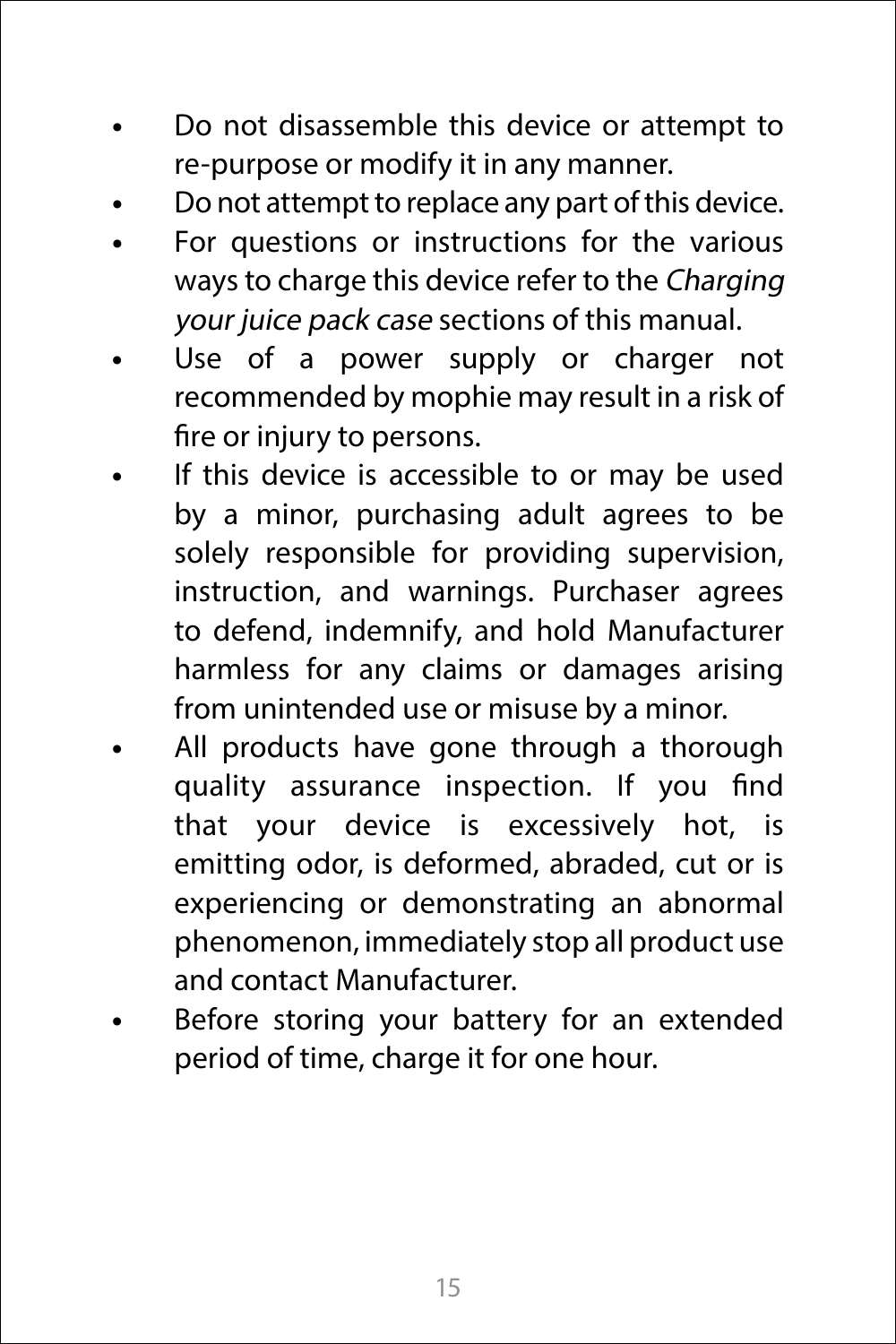- **•** Never dispose of batteries in the garbage. Disposal of batteries in the garbage is unlawful understate and federal environmental laws and regulations. Always take used batteries to your local battery-recycling center.
- **•** Switch off the battery case when not in use.

#### **SAVE THESE INSTRUCTIONS**

#### **Legal**

This product is meant for use only in conjunction with the appropriate device. Please consult your device packaging to determine whether this product is compatible with your particular device. Manufacturer is not responsible for any damages to any device incurred through the use of this product.

Manufacturer shall not in any way be liable to you or to any third party for any damages you or any third party may suffer as a result of use, intended or unintended, or misuse of this product in conjunction with any device or airory other than the appropriate device for which this product is designed. Manufacturer will not be responsible for any damages you or any third party may suffer as a result of misuse of this product as outlined above. Purchaser agrees to defend, indemnify, and hold Manufacturer harmless for any claims or damages arising from unintended use or misuse, including use with an unintended device.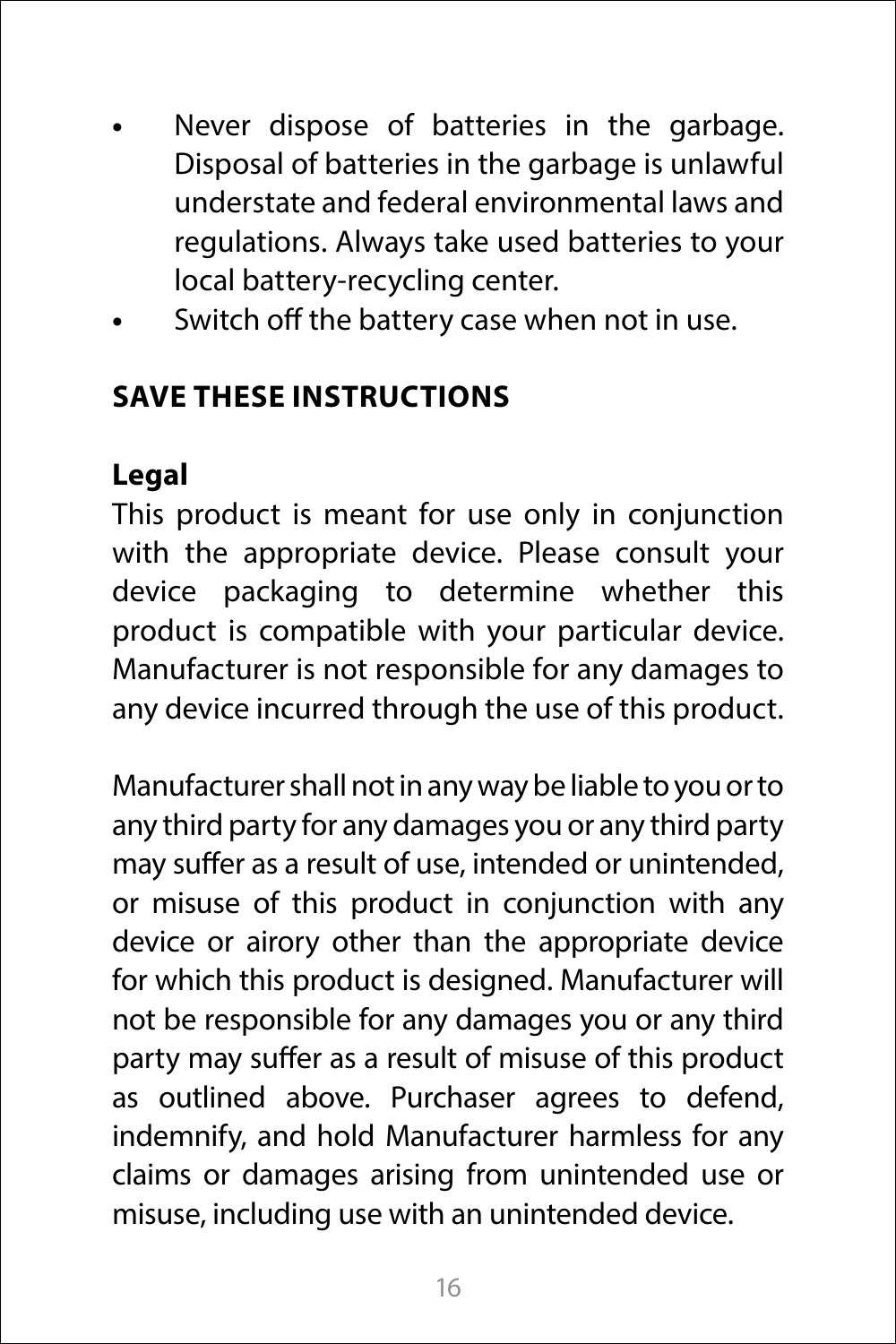mophie, juice pack, Priority+, Stay Powerful, mophie loves you, the five-circles design, and the mophie logo are trademarks of mophie inc. Samsung, Galaxy Note and S Pen are trademarks of Samsung Electronics Co., Ltd. 'Designed for Samsung' is a trademark licensed by Samsung to authorized thirdparty manufacturers for accessories designed to interoperate with a Samsung product. Samsung is not responsible for the design or manufacture of this accessory, for its operation, or its compliance with safety and regulatory standards. The 'Qi' symbol is a trademark of the Wireless Power Consortium. USB-C is a trademark of USB Implementers Forum. All rights reserved. Patents: mophie.com/patents.

This device complies with part 15 of the FCC Rules and RSS-Gen of IC Rules. Operation is subject to the following two conditions: (1) This device may not cause harmful interference, and (2) this device must accept any interference received, including interference that may cause undesired operation.

NOTE: This equipment has been tested and found to comply with the limits for a Class B digital device, pursuant to part 15 of the FCC Rules. These limits are designed to provide reasonable protection against harmful interference in a residential installation. This equipment generates, uses, and can radiate radio frequency energy and, if not installed and used in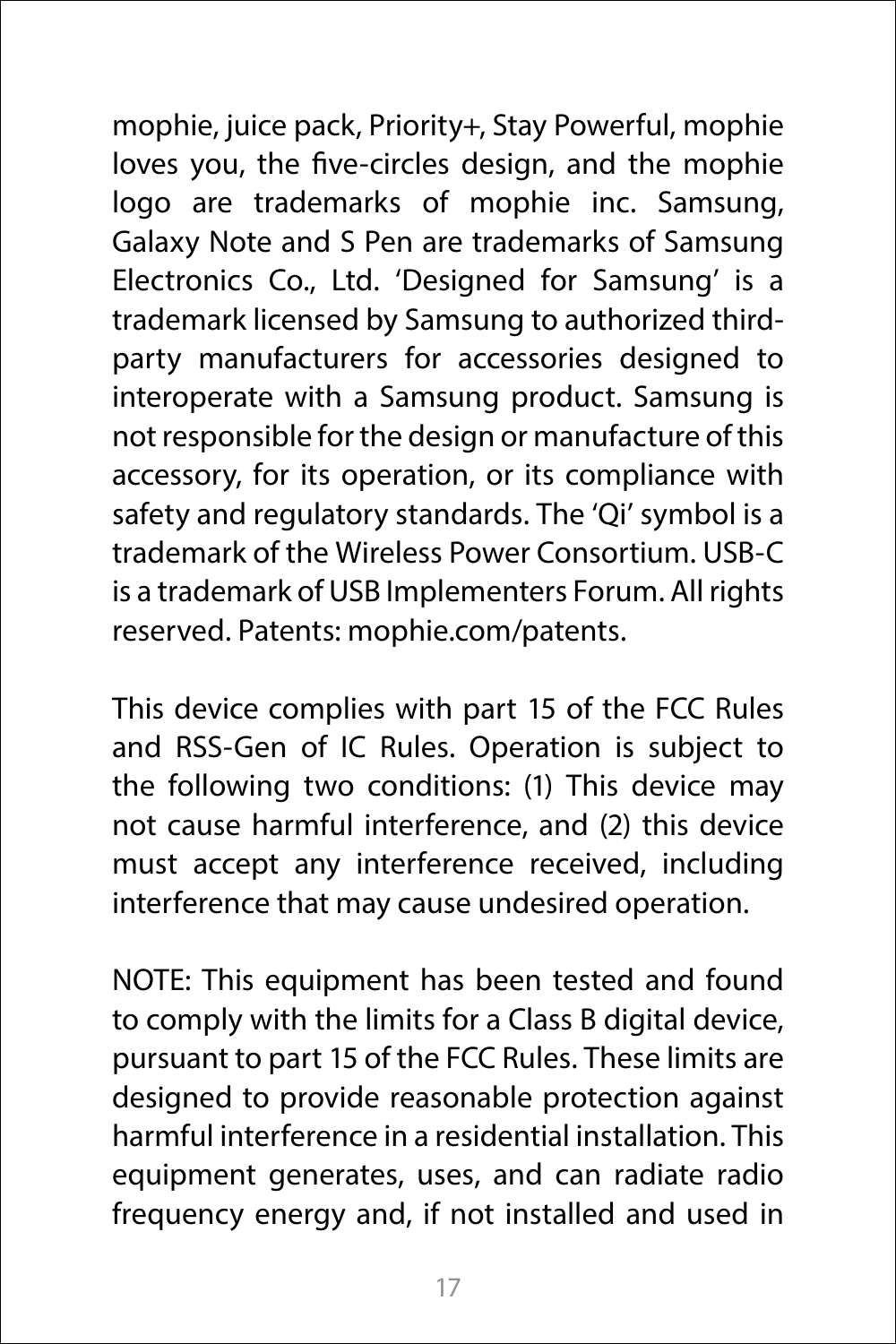accordance with the instructions, may cause harmful interference to radio communications. However, there is no guarantee that interference will not occur in a particular installation.

If this equipment does cause harmful interference to radio or television reception, which can be determined by turning the equipment off and on, the user is encouraged to try to correct the interference by one or more of the following measures:

- **•** Reorient or relocate the receiving antenna.
- **•** Increase the separation between the equipment and receiver.
- **•** Connect the equipment into an outlet on a circuit different from that to which the receiver is connected.
- **•** Consult the dealer or an experienced technician for help.

CAUTION: To comply with the limits of the Class B digital device, pursuant to Part 15 of the FCC Rules, this device must be used with certified peripherals and shielded cables. All peripherals must be shielded and grounded. Operation with noncertified peripherals or non-shielded cables may result in interference to radio or reception.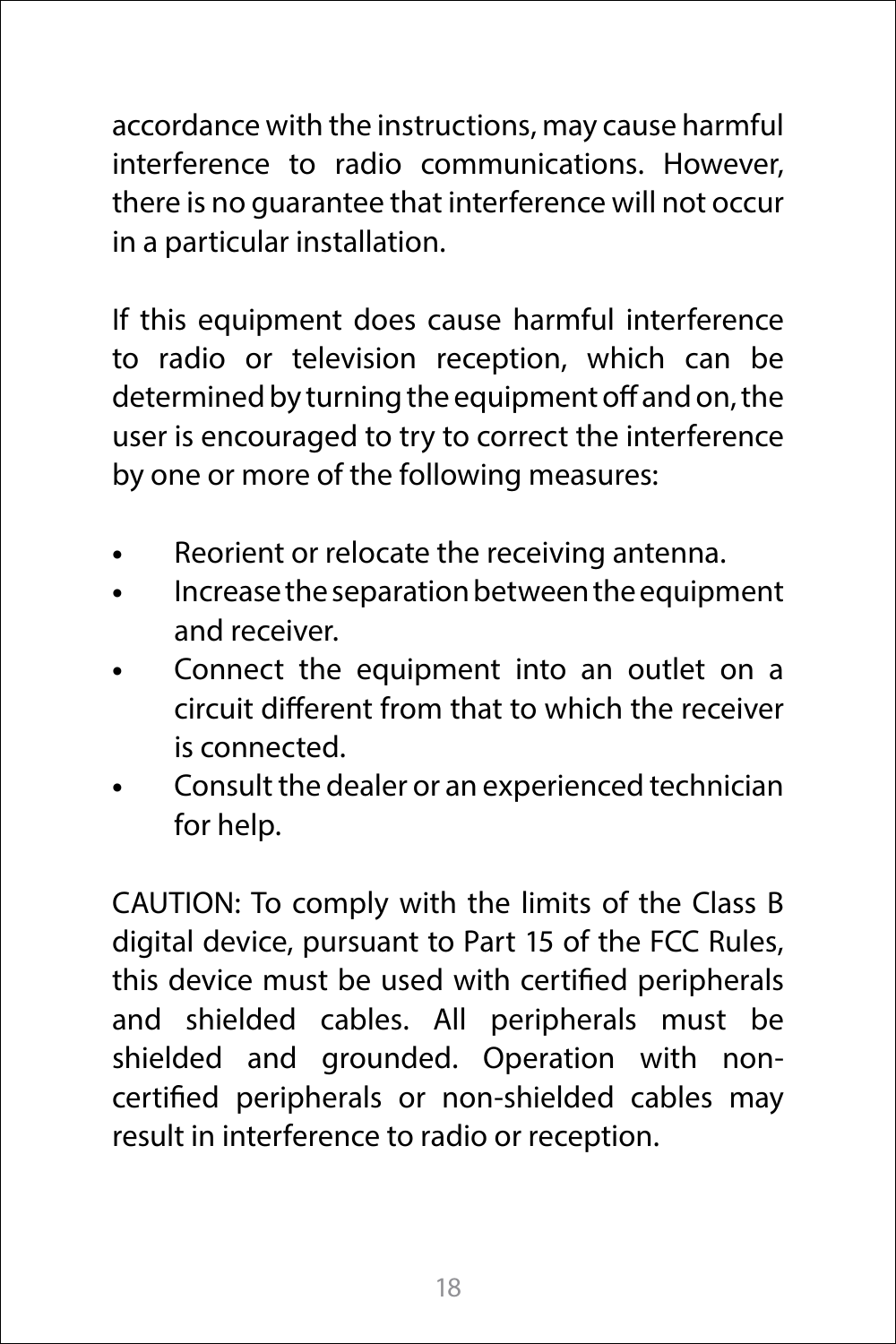MODIFICATION: Any changes or modifications of this device could void the warranty.

THIS DEVICE CONFORMS TO UL STD 60950-1. CERTIFIED TO CSA STD C22.2 NO. 60950-1. CONFORMS TO UL SUBJECT 2056.

#### WEEE DECLARATION

All of our products are marked with the WEEE symbol; this indicates that this product must NOT be disposed of with other waste. Instead it is the user's responsibility to dispose of their waste electrical and electronic equipment by handing it over to an approved re-processor, or by returning it to mophie, inc. for reprocessing. For more information about where you can send your waste equipment for recycling, please contact mophie, inc. or one of your local distributors.